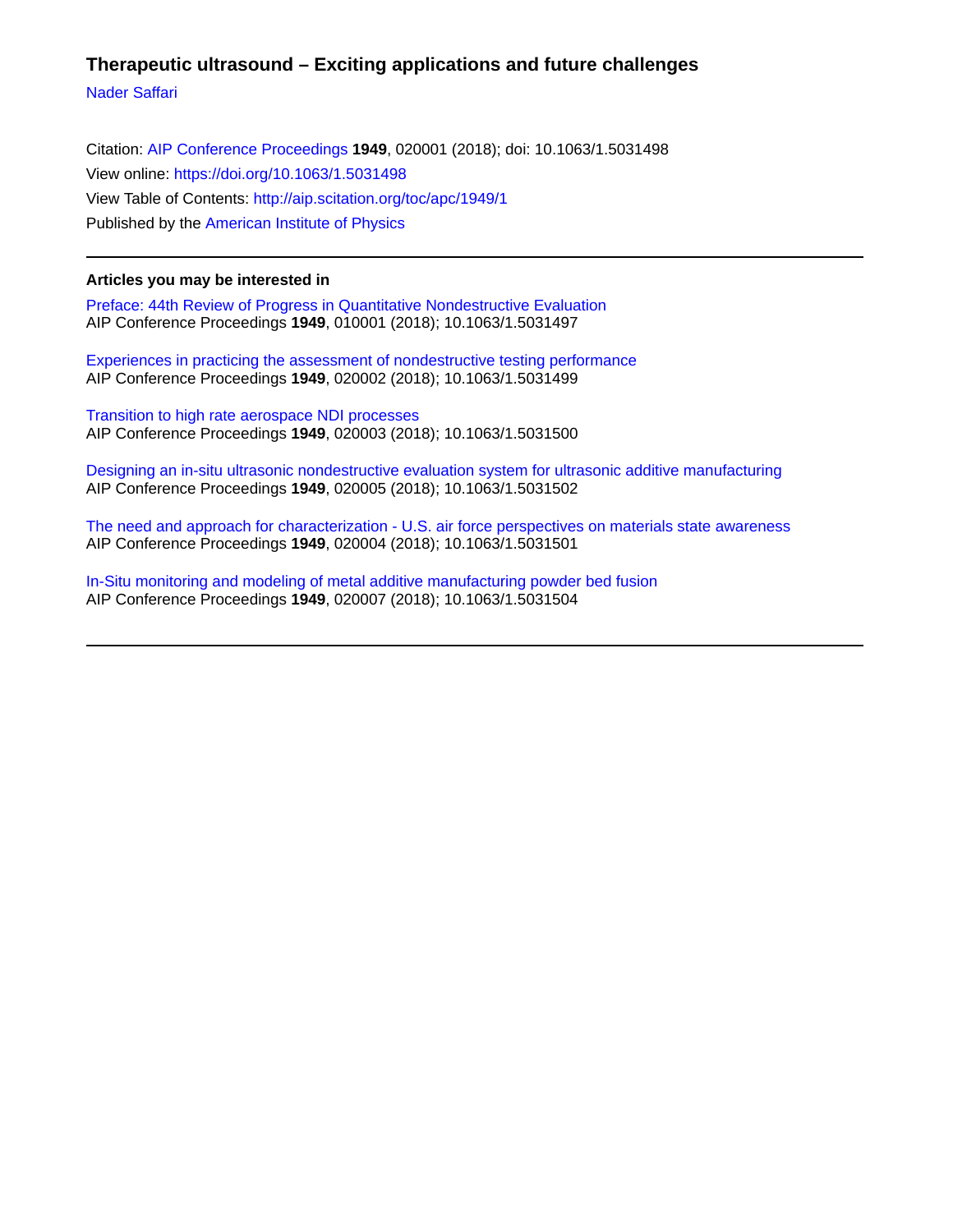# **THERAPEUTIC ULTRASOUND – EXCITING APPLICATIONS AND FUTURE CHALLENGES**

# Nader Saffari

Department of Mechanical Engineering University College London (UCL) London, United Kingdom

**ABSTRACT.** This paper presents an overview of the applications of ultrasound for the treatment of an ever-growing range of medical conditions. After presenting a brief history of the development of therapeutic ultrasound, the different mechanisms by which beneficial bio-effects are triggered will be discussed. This will be followed by a discussion of some of the more promising applications, some of which have already been licensed and introduced into the clinic. The case of liver tumour ablation will be discussed to demonstrate some of the engineering challenges that still need to be overcome before this technology finds wider uptake in the medical world.

# **INTRODUCTION**

For the past three decades now ultrasound imaging has been one of the main pillars of medical diagnosis. Over the past decade however, the use of ultrasound for therapeutic purposes has been steadily growing. The thermal or mechanical effects of ultrasound have been used for mediating an impressive array of beneficial bio-effects, such as the ablation of tumours, the reversible opening up of cellular junctions and targeted drug release.

Currently, therapeutic ultrasound is being studied for the treatment of 50 different medical conditions at 316 research sites across the world. To date, more than 170,000 patients have been treated at clinical and commercial centres for a range of conditions including prostate cancer, uterine fibroids, brain disorders, breast cancer and palliation for bone metastases [1]. Regulatory approvals are now in place around the world for the treatment of 19 different conditions, and this list is fast growing. Despite this impressive volume of activity, there are still many scientific challenges that need to be overcome in order to fully utilise the potentials of this non-invasive, non-ionising form of therapy for an even wider range of conditions in the clinic.

#### **BRIEF HISTORY**

Therapeutic ultrasound has a long history going back to 1920s with the first observations of the bio-effects of ultrasound on living tissue [2]. In fact the earliest successful medical application of ultrasound was for deliberate tissue damage. The Fry brothers (William and Frank) working at the University of Illinois in the 1950s, concentrated high energy ultrasound into a small volume for destruction of specific regions of the brain, performing the first successful operation using ultrasound on a patient with Parkinson's disease [3]. At about the same time and working independently, Burov and Andreevskaya suggested the use of ultrasound for the destruction of cancerous tumors [4].

The early work was performed without effective guidance and monitoring of the procedures. The lack of good quality image guidance was the reason why despite the early promise of ultrasound as a therapy tool its progress into the clinic was extremely slow from the 1950s to the late 1980s. However, major advances in diagnostic imaging (MRI, CT and ultrasound) and monitoring techniques (MR thermometry) since the 1990s have given the field a major impetus [5, 6].

Today, there is Food and Drug Administration (USA) approval and Conformité Européenne (CE) marking for five treatments: destruction of uterine fibroids, destruction of stones in the urinary system by lithotripsy, ablation of prostate tumours, pain palliation for bone metastases and reduction of essential tremor. There are also over 40 on-going international clinical trials for a range of other medical conditions from oncological to cardiovascular and neurological.

> *44th Annual Review of Progress in Quantitative Nondestructive Evaluation, Volume 37* AIP Conf. Proc. 1949, 020001-1–020001-6; https://doi.org/10.1063/1.5031498 Published by AIP Publishing. 978-0-7354-1644-4/\$30.00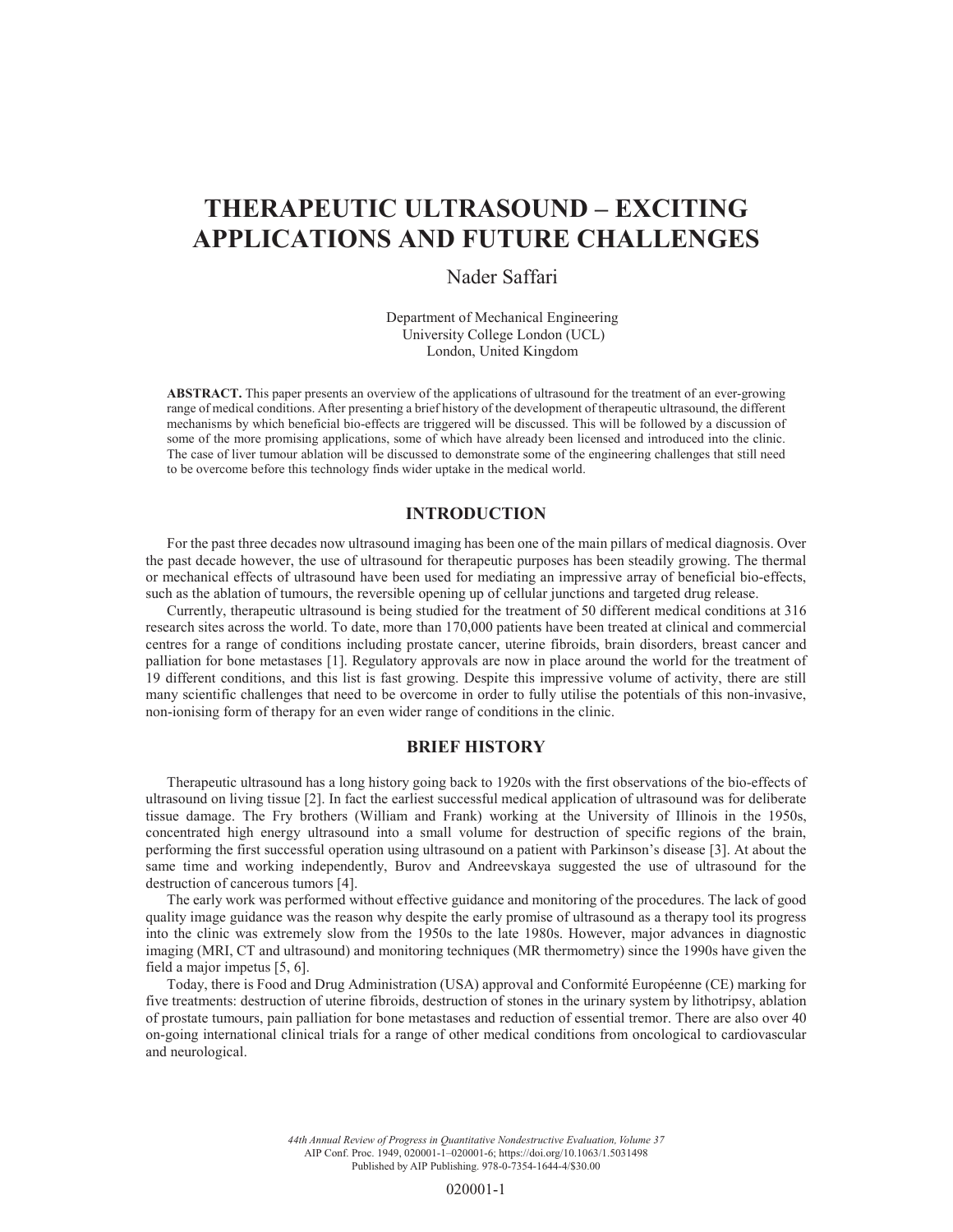

**FIGURE 1.** A method for focusing the ultrasound energy into the lower abdomen. The example here is using MR-guidance. (Courtesy of INSIGHTEC Ltd.)

#### **BASIC MECHANISMS**

Ultrasound interactions with tissue and the resulting bio-effects can be clearly separated into two forms: thermal and mechanical.

Absorption of ultrasound energy by tissue can lead to very rapid and significant temperature rises as the average attenuation coefficient for normal soft tissue is approximately 0.54 dB/MHz.cm. Experimentally observed absorption in tissue, however, has the form  $\alpha = \alpha_0 f^b$  where *b* is typically 1-1.5. Classical thermos-viscous absorption would yield a value of 2 for *b.* This departure from Stokes' law is because in biological media, there are a large number of internal relaxation processes, e.g., cell membrane rupture, protein denaturation, etc., contributing to the overall absorption of ultrasound energy. To achieve cell destruction through the denaturation of protein chains requires a temperature rise to  $>56^{\circ}$ C and held for  $>1$  s. Therapeutic ultrasound systems are designed to produce this temperature rise in a matter of milliseconds. This is achieved using high ultrasound power outputs and beam focusing using either low *f*-number lenses or large phased arrays that produce in-situ intensity values of more than 10 kW/cm<sup>2</sup>. For this reason ablation of tissue using ultrasound is often referred to as High Intensity Focused Ultrasound or HIFU. Table 1 shows a comparison of intensity and frequency values used for therapeutic ultrasound, as compared to those for diagnostic applications.

|                        | Frequency     | Intensity (Isp <sub>TA</sub> )  |                       |
|------------------------|---------------|---------------------------------|-----------------------|
| Diagnostic ultrasound  | $1 - 18$ MHz  | Cardiac                         | $420 \text{ mW/cm}^2$ |
|                        |               | Peripheral<br>vessel            | $720 \text{ mW/cm}^2$ |
|                        |               | Ophthalmic                      | $17 \text{ mW/cm}^2$  |
|                        |               | Foetal imaging                  | 94 mW/cm <sup>2</sup> |
| Therapeutic ultrasound | $0.3 - 5$ MHz | 400 to 12,000 W/cm <sup>2</sup> |                       |

**TABLE 1.** Comparison of therapeutic and diagnostic ultrasound parameters. Diagnostic imaging intensities shown are based on FDA's safe levels for diagnostic ultrasound devices (FDA, 1987).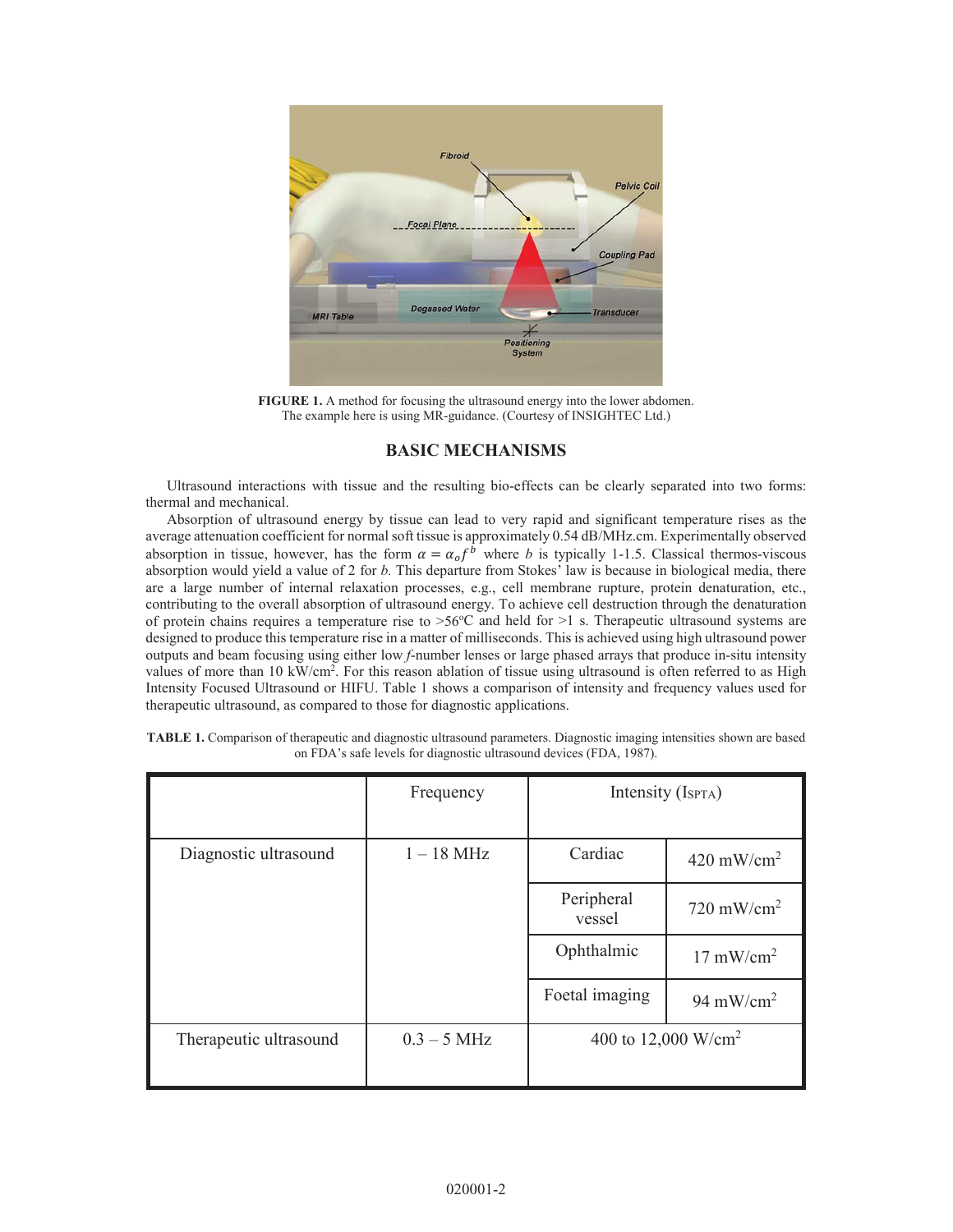The mechanical effects of ultrasound on tissue can be due to two different phenomena. The first phenomenon is the presence of an acoustic radiation force, which is a time-averaged forward force resulting from the change in the energy density of the propagating wave due to absorption. In viscous fluids (of which there are plenty in the body) this could set up a bulk flow, called acoustic streaming.

The other phenomenon is acoustic cavitation of gas/vapour bubbles, which can be either stable or inertial. Vapour or gas bubbles can be formed through the action of ultrasound either due to the boiling of blood/fluids or by drawing gas out of solution due to the high negative pressures of the ultrasound wave. Once bubble nuclei are formed, those of the right size are driven to oscillate in the ultrasound field. Again depending on the size of the bubble and the ultrasound protocol, these oscillations could be made to follow the acoustic pressure fluctuations (stable cavitation), or the bubble could be made to expand to an unstable size during a few negative pressure half cycles and then made to collapse violently when the pressure goes positive (inertial cavitation). Inertial cavitation is a very energetic process and has been seen to cause shock wave generation, rapid local temperature rises, tissue destruction and sonoporation. Stable cavitation has been seen to cause micro-streaming, in particular if the bubble is close to the surface of a membrane or vessel, thereby causing shear stresses to act on that surface.



**FIGURE 2.** A trans-rectal HIFU probe for the treatment of prostate cancer. This device has a small phased array imaging probe at the centre of the HIFU transducer for providing ultrasound guidance. (Courtesy of EDAP TMS, France).

#### **IMAGE GUIDANCE**

Ultrasound therapy is a non-invasive medical procedure. Accurate targeting of the treatment site and monitoring of the intraoperative effects are essential for ensuring successful outcomes and avoiding damage to healthy, non-target sites, especially in high intensity applications. There are two imaging modalities currently available for clinical use: ultrasound and Magnetic Resonance Imaging (MRI).

Ultrasound imaging, using conventional scanners, is used extensively particularly in applications where costs are to be kept low. But although ultrasound can show the main anatomical features in the region of interest, it only shows successful ablation when hyperechoic changes appear in the image due to the formation of boiling bubbles. Tissue boiling of course happens at temperatures exceeding what is normally required to just destroy cells, which suggests that the region of interest is being over-treated.

MRI in comparison provides not only high quality images of anatomical features, but coupled with MRthermometry, the operator can see a thermal map of the region of interest, pin-pointing the ultrasound beam focus which is superimposed onto the background anatomical features. On-line monitoring of the thermal field using MR thermometry thus provides feedback control of the therapy parameters [7]. MR guidance however is the more expensive option and could be subject to inaccuracies in the presence of organ motion and high fat content, or when near low signal tissues, such as bone.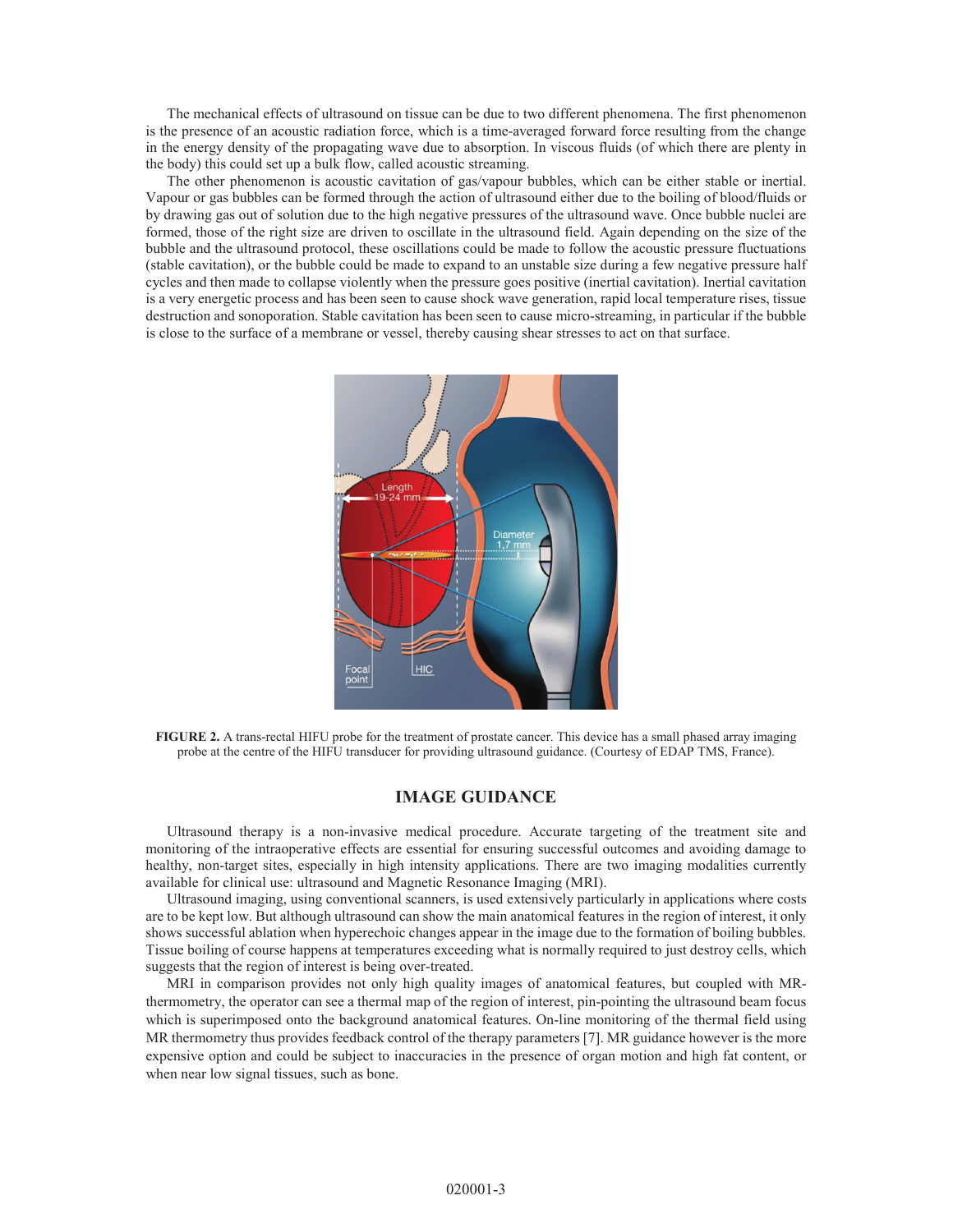#### **EXAMPLES OF APPLICATIONS**

#### **Thermal Ablation**

One of the most exciting applications of HIFU is for ablation of solid tumours. HIFU tumour ablations are either being performed routinely in the clinic (for prostate cancer and for uterine fibroids, which are benign tumours) or are the subject of on-going research and clinical trials for many other tumours in the abdomen, breasts, brain and bone. The least suitable targets are those in locations that contain a high air or gas content, such as in the lungs and bowels, due to strong reflections from any gas/tissue boundaries.

Raising the temperature of cells to about 56°C for 1s causes cell death through a process called coagulative necrosis. HIFU transducers can be designed to deliver sufficient energy into a small volume of about 1x10 mm to achieve the required thermal dose. Complete destruction of pathologic tissue can be achieved while leaving healthy tissue unaffected with sharply defined boundaries 2-3 cells wide. The non-invasive nature of HIFU means that this "bloodless" operation can potentially lead to fewer complications and shorter hospital stays and even be offered as an out-patient procedure.

One of the most effective applications of HIFU ablation to date is for the treatment of a debilitating neurological disorder called essential tremor. This disorder leads to uncontrollable shaking of different parts of the body, mainly the hands, arms and head. The conventional treatment involves inserting a probe into the brain through a hole in the skull and passing pulses of current via an electrode at the tip of the probe to disrupt the abnormal signal pathways in the brain responsible for causing the tremors. HIFU achieves the same result by creating a small lesion in the ventral intermediate nucleus of the thalamus to interrupt abnormal signaling, but without incisions in the skull or a craniotomy. The improvements to patients' tremor scores can be seen in almost real-time [8]. Clinical trials are under way using the same method for Parkinson's related tremors and other forms of dyskinesia [9].



**FIGURE 3.** A typical shock wave pressure profile used for lithotripsy.

#### **Mechanical Techniques**

The longest clinically established method that uses the mechanical effects of ultrasound for therapy is lithotripsy that is used for the fragmentation of calcium-based stones in the urinary system. Shock-wave lithotripters use from 60 to 120 shocked wave pulses per minute with peak positive pressure amplitudes of up to 160 MPa to fragment the stones, mainly due to inertial cavitation at the proximal surface of the stone [10]. Most lithotripters these days use electromagnetic coil shock sources. An example of a shock wave pulse is shown in Fig. 3.

A very exciting development in recent years has been the discovery that exposure to focused ultrasound can temporarily open the Blood-Brain Barrier (BBB). The junctions between endothelial cells lining the walls of the blood vessels in the brain are more tightly arranged than in other parts of the body. The BBB is a natural defence against infections in the brain. The tight junctions of the blood vessels in the brain, however, also make the delivery of therapeutic drugs extremely difficult. There are a host of pathologies in the brain, ranging from malignant tumours such as glioblastomas to Alzheimer's and Parkinson's that can be potentially treated with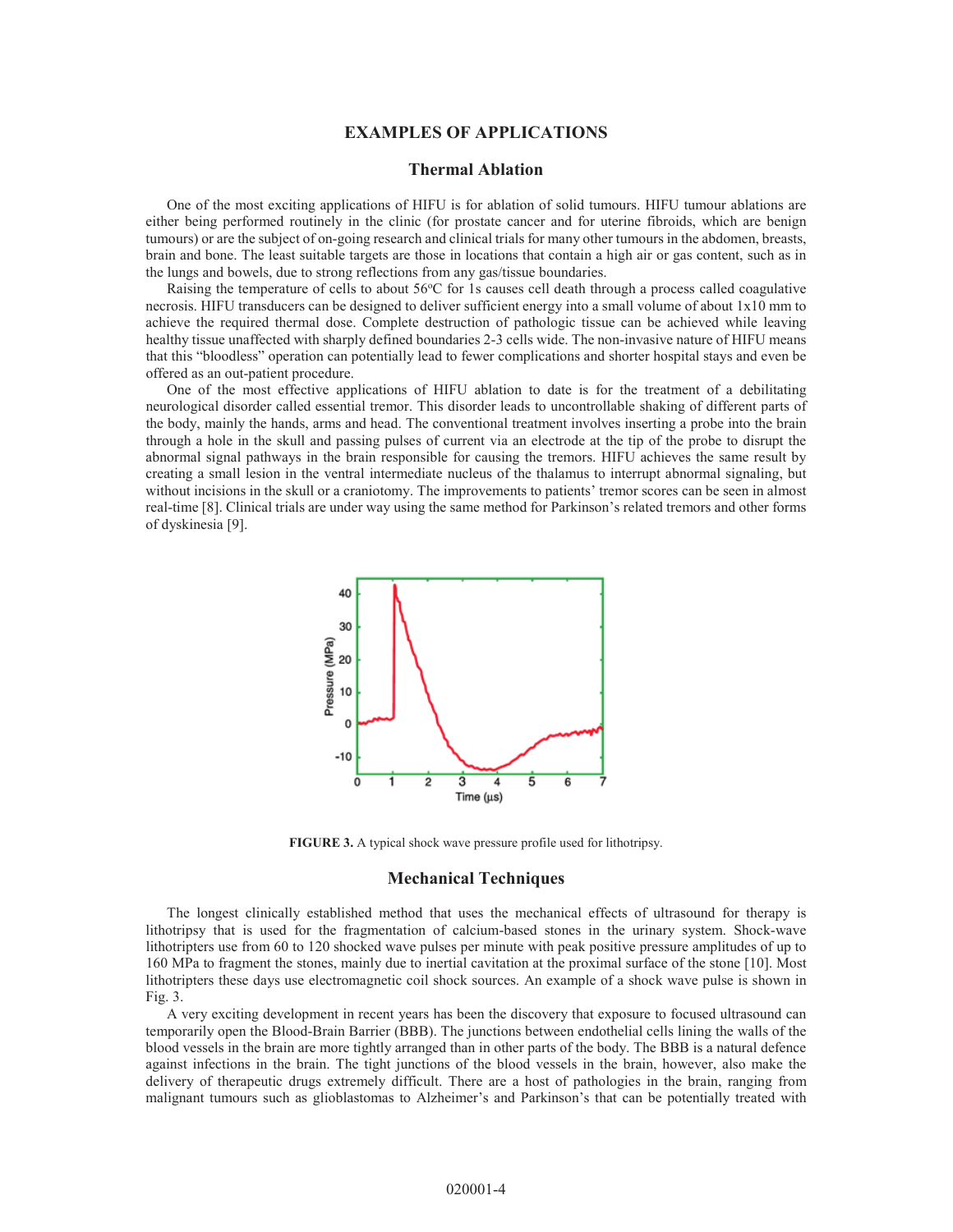drugs, only if the drug particles could cross the BBB. The basic mechanism behind the temporary disruption of the BBB using ultrasound is thought to be cavitation [11]. But since bubble nuclei are not to be readily found in the brain, stabilised micro-bubbles  $(< 10 \mu m$  in diameter) are introduced into the bloodstream prior to ultrasound exposure. The combination of HIFU and micro-bubbles is seen to reversibly and non-destructively open up the BBB to allow therapeutic agents to be delivered locally to the brain.

## **Thermo-Mechanical Techniques**

Targeted drug delivery is an area of enormous interest in the medical field. The effectiveness of therapeutic agents is increased if the correct dose is delivered where they are needed in the body. This is of course a crucial requirement with chemotherapeutic drugs that are often delivered systemically by injection into the bloodstream. Not only a large fraction of the drug particles are often cleared by the renal and hepatic systems, but also the fact that the drug is taken up by many healthy organs causes severe side-effects due to the toxicity of these drugs even to normal cells.

Therapeutic ultrasound has recently shown great promise for the targeted release of therapeutic agents, often encapsulated in thermally-sensitive polymers or liposomes [12]. The encapsulation ensures that the drug stays within the blood vessels and its toxicity is contained. The thermal effect of ultrasound is used to raise the temperature of tissue over a pre-determined target volume to about 43°C. This is the phase transition temperature for liposomes, thus releasing the encapsulated drug exactly where it is needed, such as at the site of the tumour. However, this is a lower temperature than what would cause thermal damage to cells. Furthermore, stabilised micro-bubbles can also be co-administered with the encapsulated drug so that under the action of the same ultrasound field, after the drug is released from its liposome shell, cavitating bubbles and their mechanical effects are used to increase the amount of the drug extravasating from the blood vessels and even pump the drug further into the body of the tumour.

#### **CASE STUDY**

One of the hot topics in the field of HIFU is the ablation of cancerous liver tumors. The Ultrasonics Group at University College London, in collaboration with the Institute of Cancer Research and the University of Oxford, conducted a multi-faceted research project to overcome some of the obstacles that need to be removed, before this method of therapy is made available in the clinic to sufferers of this serious disease.

Liver tumours of interest to our study (whether primary or secondary metastases) could lie at depths of 4 to 20 cm below the skin surface and could be from 1 to 5 cm in diameter. The ultrasound beam is coupled through a circulating de-gassed water layer and has to go through overlying layers of skin, fat, peritoneum and muscle. But the biggest challenge is that a large volume of the liver is shadowed by the ribs. Ribs not only strongly reflect and diffract the ultrasound leading to possible hotspots in undesirable locations, but they also absorb a substantial fraction of ultrasound energy that would heat the ribs and lead to unwanted damage. The targeting of the tumour therefore needs to be mainly through the intercostal spaces. The other big challenge is the breathing motion, which by virtue of the connection between the liver and the diaphragm, not only causes substantial displacement of the target, but also changes the position of the ribs and the size of the intercostal spaces.

To overcome these problems, we developed an image-based treatment plan that not only optimises the phases and amplitudes of the drive signals on each element of a phased-array HIFU transducer for delivering the correct thermal dose at the target, but also allows for motion compensation by predicting the correct firing times based on a pre-operatively measured organ displacement map.

The transducer parameters were obtained using a constrained optimisation approach applied to a Boundary Element model of the ultrasound field propagation in tissue in the presence of the ribs [13]. The motion model for the liver was based on a non-rigid registration method applied to 4D CT scans of the subject described in [14]. We have now successfully demonstrated *in vivo* transcostal ablation of the liver in porcine subjects. The ablations were performed under ultrasound guidance. Rib-sparing and effective ablation of the target in the liver were thus achieved through model-based treatment planning.

#### **TRENDS AND CONCLUSIONS**

The many different mechanisms by which ultrasound can cause beneficial bio-effects in the body are being used in more and more medical applications. The number of positive outcomes in both laboratory based studies and in the clinic are growing at such a fast pace that keeping up with the latest developments becomes in itself a challenge. Today there are 75 different medical conditions for which therapeutic ultrasound is either being offered